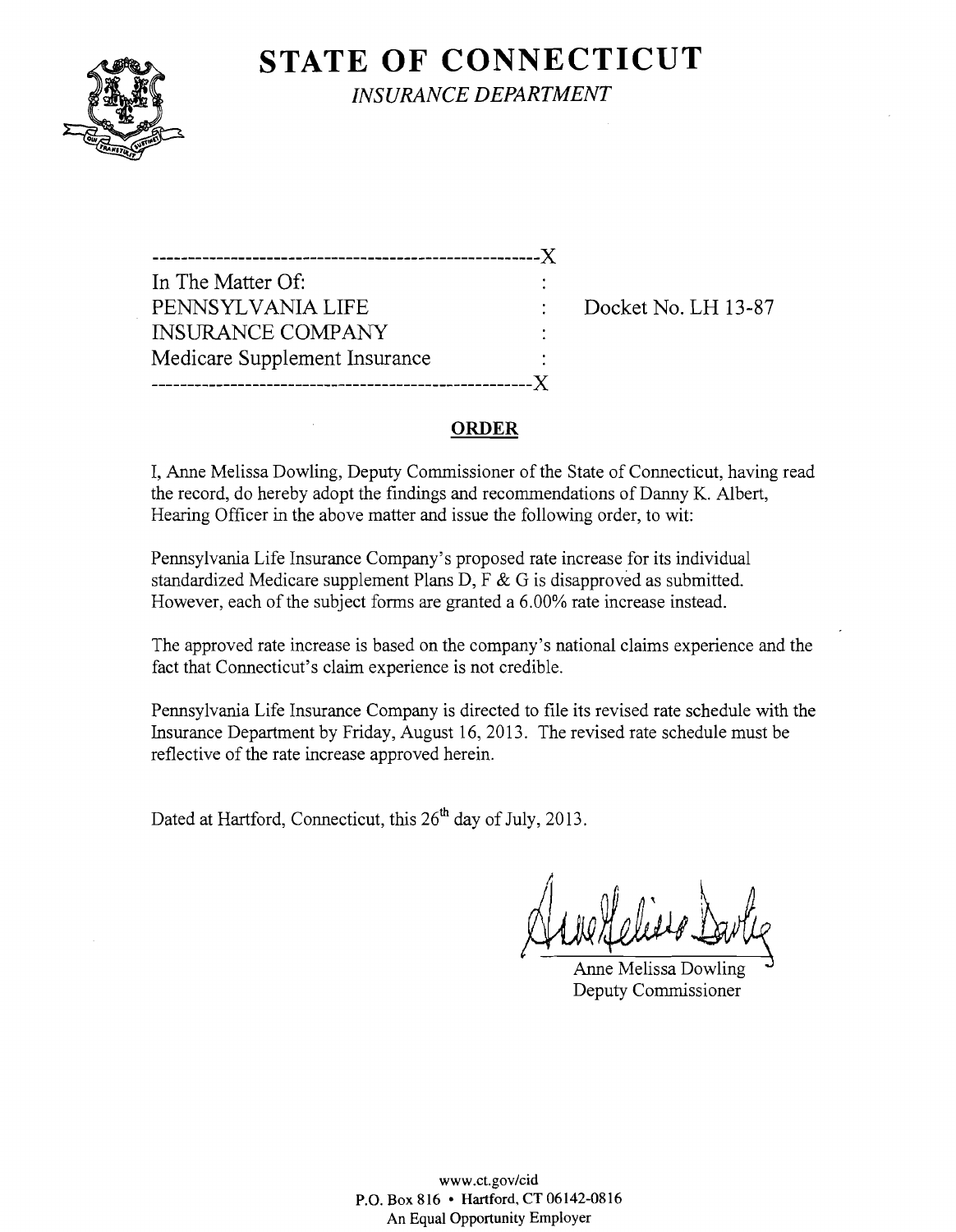## **STATE OF CONNECTICUT** *INSURANCE DEPARTMENT*

| In The Matter Of:             |            |  |
|-------------------------------|------------|--|
| PENNSYLVANIA LIFE             | $\colon$ : |  |
| <b>INSURANCE COMPANY</b>      |            |  |
| Medicare Supplement Insurance |            |  |
| ---------------------------   | $-X$       |  |
|                               |            |  |

: Docket No. LH 13-87

#### PROPOSED FINAL DECISION

### 1. INTRODUCTION

The Insurance Commissioner of the State of Connecticut is empowered to review rates charged for individual and group Medicare supplement policies sold to any resident of this State who is eligible for Medicare. The source for this regulatory authority is contained in Chapter 700c and Section 38a-495a of the Connecticut General Statutes.

After due notice a hearing was held at the Insurance Department in Hartford on July 10, 2013 to consider whether or not the rate increase requested by Pennsylvania Life Insurance Company on its individual standardized Medicare supplement business should be approved.

No members from the general public attended the hearing.

No representatives from Pennsylvania Life Insurance Company attended the hearing.

The hearing was conducted in accordance with the requirements of Section 38a-474, Connecticut General Statutes, the Uniform Administrative Procedures Act, Chapter 54 of the Connecticut General Statutes, and the Insurance Department Rules of Practice, Section 38a-8-1 et seq. of the Regulations of Connecticut State Agencies.

A Medicare supplement (or Medigap) policy is a private health insurance policy sold on an individual or group basis which provides benefits that are additional to the benefits provided by Medicare. For many years Medicare supplement policies have been highly regulated under both state and federal law to protect the interests of persons eligible for Medicare who depend on these policies to provide additional coverage for the costs of health care.

Effective December 1, 2005, Connecticut amended its program of standardized Medicare supplement policies in accordance with Section 38a-495a of the Connecticut General Statutes, and Sections 38a-495a-1 through 38a-495a-21 of the Regulations of Connecticut Agencies. This program, which conforms to federal requirements, provides that all insurers offering Medicare supplement policies for sale in the state must offer the basic "core" package of benefits known as Plan A. Insurers may also offer anyone or more of eleven other plans (Plans B through N).

> www.ct.gov/cid P.O. Box 816 • Hartford, CT 06142-0816 An Equal Opportunity Employer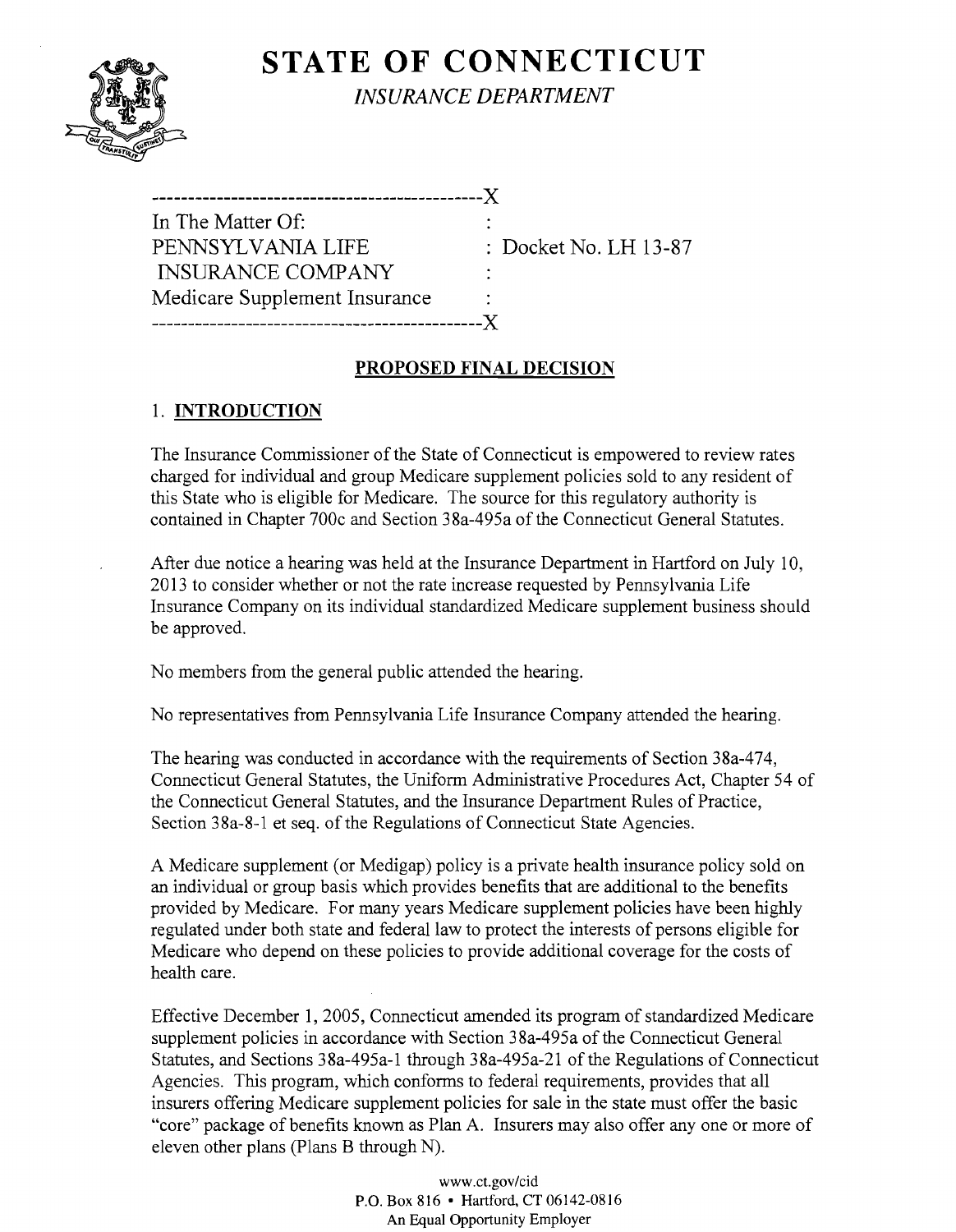Effective January 1,2006, in accordance with Section 38a-495c of the Connecticut General Statutes (as amended by Public Act 05-20) premiums for all Medicare supplement policies in the state must use community rating. Rates for Plans A through N must be computed without regard to age, gender, previous claims history or the medical condition of any person covered by a Medicare supplement policy or certificate.

The statute provides that coverage under Plan A through N may not be denied on the basis of age, gender, previous claims history or the medical condition of any covered person. Insurers may exclude benefits for losses incurred within six months from the effective date of coverage based on a pre-existing condition.

Effective October 1, 1998, carriers that offer Plan B or Plan C must make these plans as well as Plan A, available to all persons eligible for Medicare by reason of disability.

Insurers must also make the necessary arrangements to receive notice of all claims paid by Medicare for their insureds so that supplemental benefits can be computed and paid without requiring insureds to file claim forms for such benefits. This process of direct notice and automatic claims payment is commonly referred to as "piggybacking" or "crossover".

Sections 38a-495 and 38a-522 of the Connecticut General Statutes, and Section 38a-495a-l0 of the Regulations of Connecticut Agencies, state that individual and group Medicare supplement policies must have anticipated loss ratios of 65% and 75%, respectively. Under Sections 38a-495-7 and 38a-495a-l 0 of the Regulations of Connecticut Agencies, filings for rate increases must demonstrate that actual and expected losses in relation to premiums meet these standards, and anticipated loss ratios for the entire future period for which the requested premiums are calculated to provide coverage must be expected to equal or exceed the appropriate loss ratio standard.

Section 38a-473 of the Connecticut General Statutes provides that no insurer may incorporate in its rates for Medicare supplement policies factors for expenses that exceed 150% of the average expense ratio for that insurer's entire written premium for all lines of health insurance for the previous calendar year.

### II. **FINDING OF FACT**

After reviewing the exhibits entered into the record of this proceeding, and utilizing the experience, technical competence and specialized knowledge of the Insurance Department, the undersigned makes the following findings of fact:

- 1. Pennsylvania Life Insurance Company is requesting a rate increase of 10.0% on its individual standardized Plans D and G and an 8% increase on Plan F.
- 2. There were 15 policies in-force in Connecticut and 2,665 policies nationwide as of 12/31/12.
- 3. Penn Life has certified that their expense factor is in compliance with section 38a-473, C.G.S.